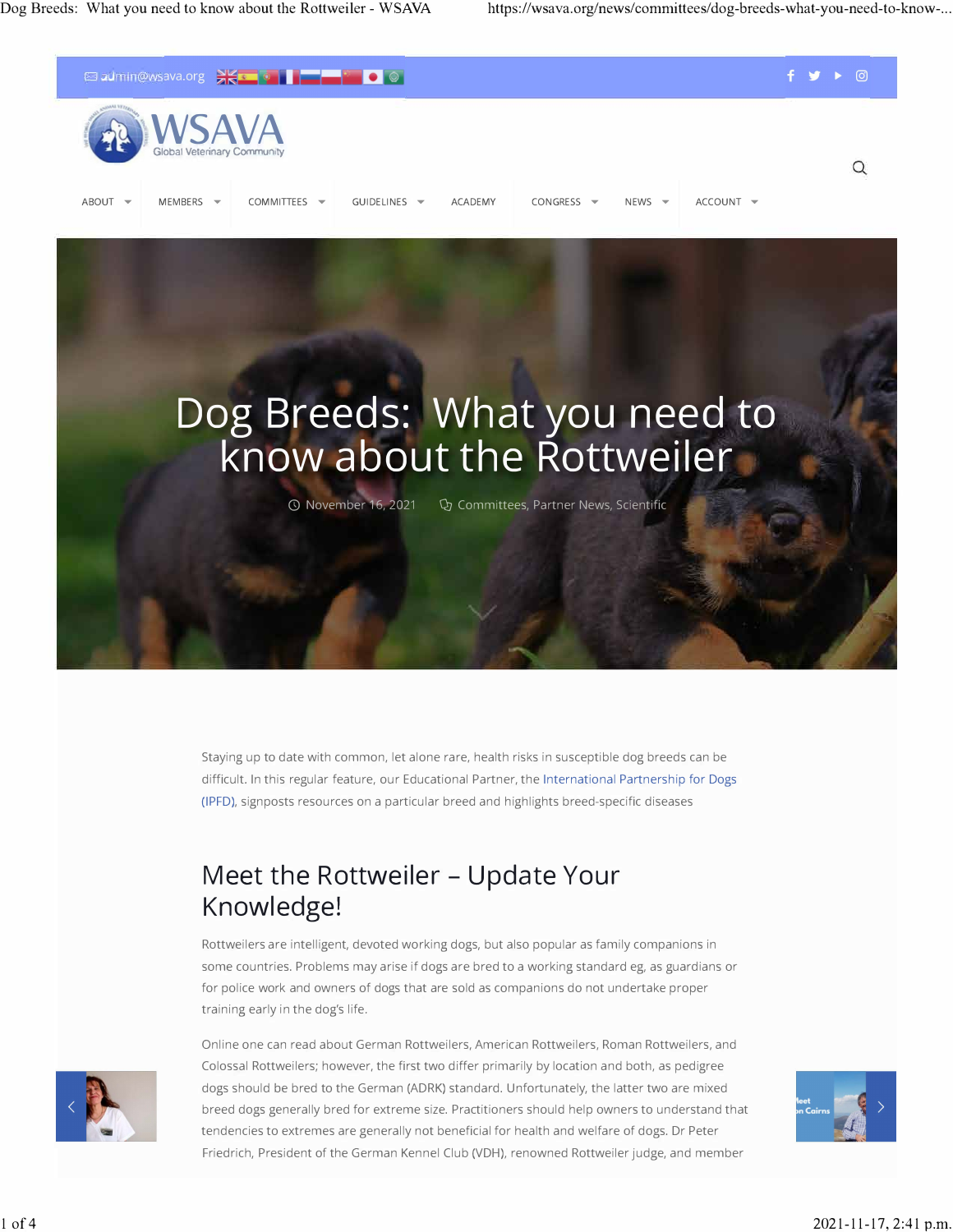of the IPFD board has written an excellent article entitled Questionable Phenotypic Traits in the Rottweiler (link below).



In the IPFD Get a GRIHP! on Rottweilers (Globally Relevant Integrated Health Profile) one can see more on basic breed issues, changes in national populations, key health concerns, breed statistics, available genetic tests, and further recommendations on health testing in this breed (link below). Not uncommonly for larger breeds of dogs, Rottweilers die frequently from cancer and suffer locomotor problems which can be exacerbated by obesity. A comparison across breeds for overall Morbidity (1 or more veterinary care events) and Mortality for data from 2011-2016 from Swedish insurance statistics is shown below. In these data the median age at death was 7.1 years for Rottweilers; the estimate from Finland is 8.5 years of age.

The Rottweiler is a proud national breed of Germany, protected by efforts of the national breed club ADRK, but as noted above, the breed is susceptible to popular influences, which, given the size, power, and nature of the breed may pose challenges to health and welfare of these dogs.





s to help you: